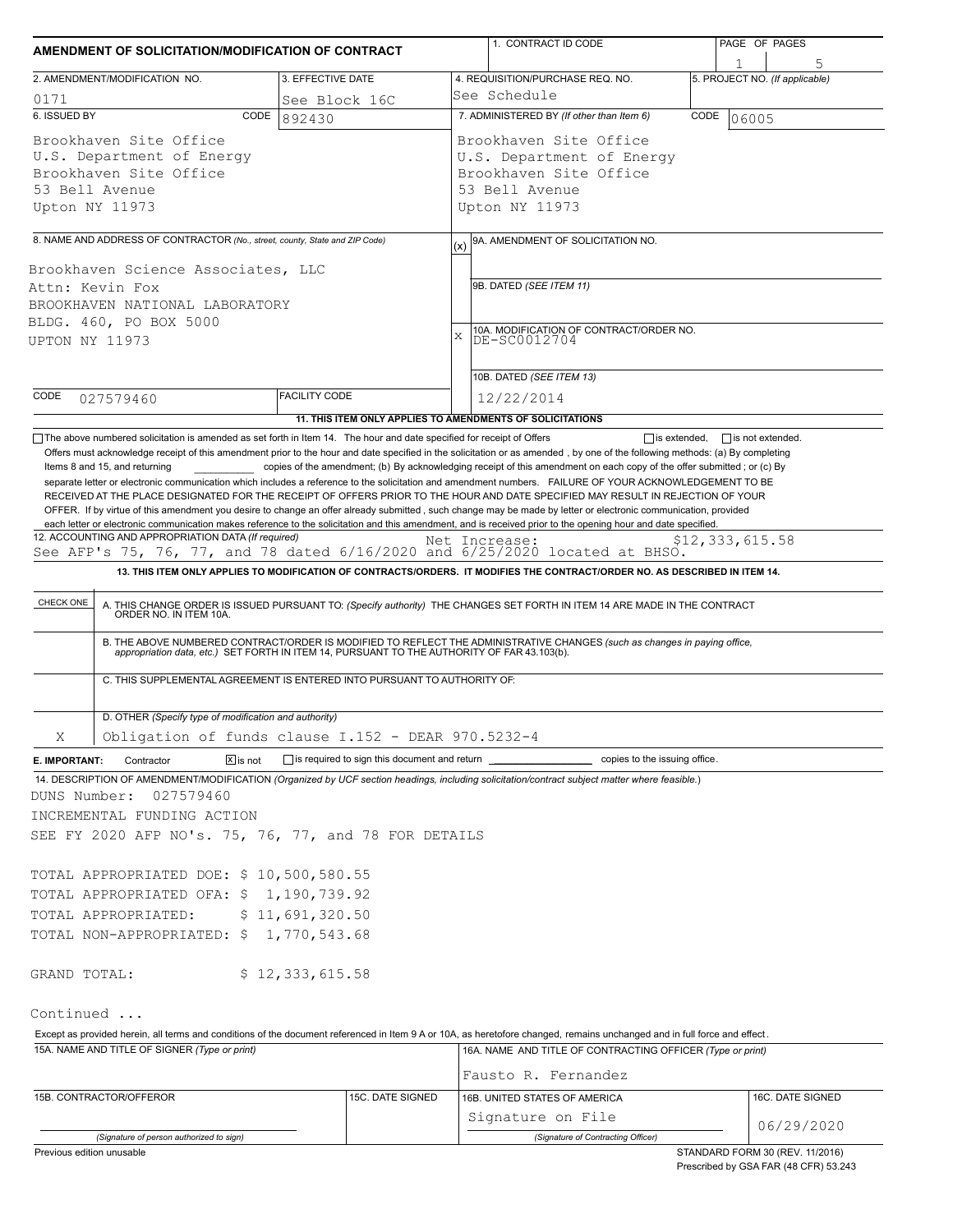**CONTINUATION SHEET** DE-SC0012704/0171 REFERENCE NO. OF DOCUMENT BEING CONTINUED **A CONTINUED PAGE OF PAGE OF PAGE OF PAGE** 

NAME OF OFFEROR OR CONTRACTOR

ITEM NO. ┃ SUPPLIES/SERVICES UNIT PRICE AMOUNT Brookhaven Science Associates, LLC (A)  $(B)$  (B)  $(C)$   $(D)$  (E)  $(E)$  (F) COVID-19 FUNDS: \$121,000.00 \$200,000.00 TOTAL COVID-19 FUNDS: \$321,000.00 INFORMATION LISTED BELOW IS AUTO-GENERATED CONTENT BY STRIPES. LIST OF CHANGES: Reason for Modification: Funding Only Action Total Amount for this Modification: \$12,333,615.58 New Total Amount for this Version: \$3,819,727,224.14 New Total Amount for this Award: \$3,819,727,224.14 Obligated Amount for this Modification: \$12,333,615.58 New Total Obligated Amount for this Award: \$3,819,727,224.14 CHANGES FOR LINE ITEM NUMBER: 1 Description changed from PERFORMANCE-BASED CONTRACT FOR MANAGEMENT AND OPERATION OF

 BROOKHAVEN NATIONAL LABORATORY. to COVID-19 AND REGULAR PROGRAM FUNDING FOR THE PERFORMANCE-BASED

Total Amount changed from \$3,807,393,608.56 to

See AFP 06/16/2020 located at BHSO [Appropriated]

CONTRACT FOR MANAGEMENT AND OPERATION OF

Obligated Amount for this Modification:

 CHANGES FOR DELIVERY LOCATION: 06005 Amount changed from \$3,807,393,608.56 to

BROOKHAVEN NATIONAL LABORATORY.

 COVID FUNDS: \$121,000.00 \$200,000.00

\$3,819,727,224.14

\$3,819,727,224.14

Account code:

 Fund 00000 Appr Year 0000 Allottee 00

NEW ACCOUNTING CODE ADDED:

 Reporting Entity 000000 Object Class 00000 Program 0000000 Project 0000000 Continued ...

\$12,333,615.58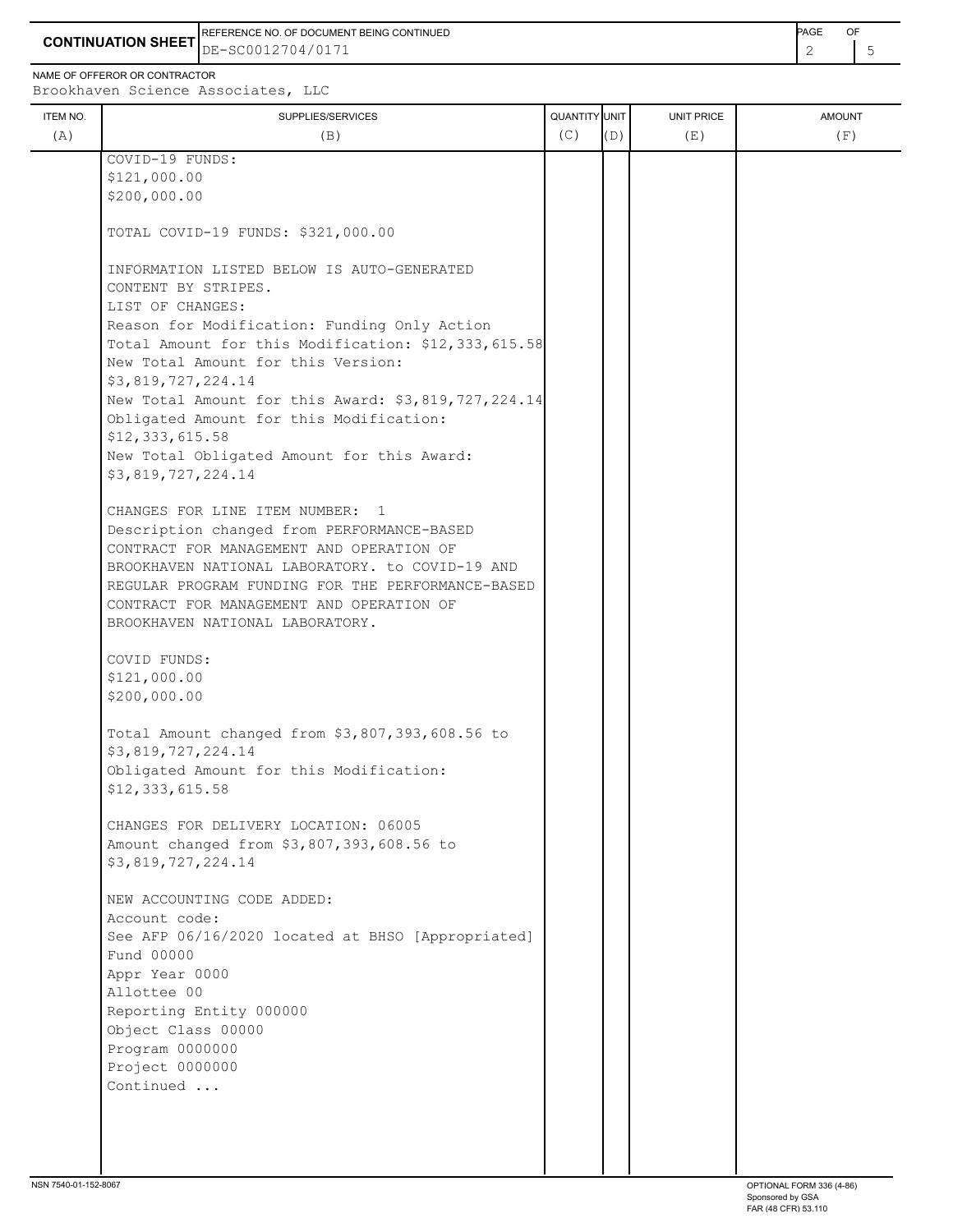**CONTINUATION SHEET** DE-SC0012704/0171 REFERENCE NO. OF DOCUMENT BEING CONTINUED **AGE ACCUMENT ACCUMENT OF A CONTINUED** 

NAME OF OFFEROR OR CONTRACTOR Brookh

| IAIIL VI VI I LIVUN VIN GUNTIVAGTUN<br>Brookhaven Science Associates, LLC |                          |                             |     |                   |                      |  |  |
|---------------------------------------------------------------------------|--------------------------|-----------------------------|-----|-------------------|----------------------|--|--|
| ITEM NO.<br>(A)                                                           | SUPPLIES/SERVICES<br>(B) | <b>QUANTITY UNIT</b><br>(C) | (D) | UNIT PRICE<br>(E) | <b>AMOUNT</b><br>(F) |  |  |
|                                                                           | WFO 0000000              |                             |     |                   |                      |  |  |
|                                                                           | Local Use 0000000        |                             |     |                   |                      |  |  |
|                                                                           | Quantity: 0              |                             |     |                   |                      |  |  |
|                                                                           | Amount: \$121,000.00     |                             |     |                   |                      |  |  |
|                                                                           | Percent: .00317          |                             |     |                   |                      |  |  |
|                                                                           | Subject To Funding: N    |                             |     |                   |                      |  |  |

| nm lerr to tamating. M                                  |  |  |
|---------------------------------------------------------|--|--|
| Payment Address:                                        |  |  |
| Payment - Direct Payment                                |  |  |
| from U.S. Dept of Treasury                              |  |  |
|                                                         |  |  |
|                                                         |  |  |
| NEW ACCOUNTING CODE ADDED:                              |  |  |
| Account code:                                           |  |  |
| See AFP # 76 dated 06-25-2020 located at BHSO           |  |  |
| Fund 00000                                              |  |  |
| Appr Year 0000                                          |  |  |
| Allottee 00                                             |  |  |
| Reporting Entity 000000                                 |  |  |
| Object Class 00000                                      |  |  |
| Program 0000000                                         |  |  |
| Project 0000000                                         |  |  |
| WFO 0000000                                             |  |  |
| Local Use 0000000                                       |  |  |
| Quantity: 0                                             |  |  |
| Amount: \$1,190,739.92                                  |  |  |
| Percent: . 03117                                        |  |  |
| Subject To Funding: N                                   |  |  |
| Payment Address:                                        |  |  |
| Payment - Direct Payment                                |  |  |
| from U.S. Dept of Treasury                              |  |  |
|                                                         |  |  |
| NEW ACCOUNTING CODE ADDED:                              |  |  |
| Account code:                                           |  |  |
| See AFP # $76\,378$ dated $06-25-2020$ located at BHSO. |  |  |
| [Non-Appropriated]                                      |  |  |
| Fund 00000                                              |  |  |
| Appr Year 0000                                          |  |  |
| Allottee 00                                             |  |  |
|                                                         |  |  |
| Reporting Entity 000000                                 |  |  |
| Object Class 00000                                      |  |  |
| Program 0000000                                         |  |  |
| Project 0000000                                         |  |  |
| WFO 0000000                                             |  |  |
| Local Use 0000000                                       |  |  |
| Quantity: 0                                             |  |  |
| Amount: \$1,833,035.03                                  |  |  |
| Percent: .04799                                         |  |  |
| Subject To Funding: N                                   |  |  |

 Payment Address: Continued ...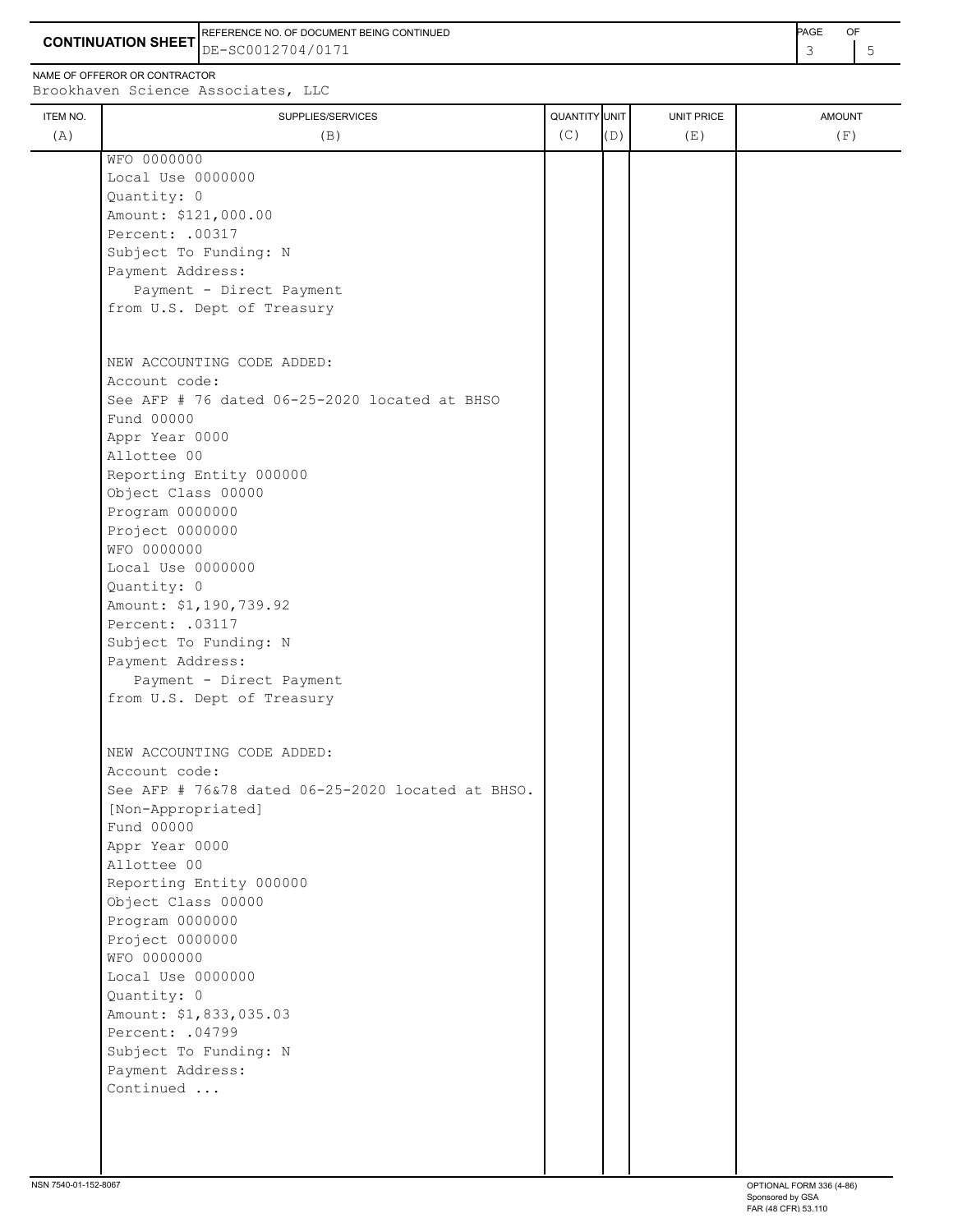**CONTINUATION SHEET** DE-SC0012704/0171 REFERENCE NO. OF DOCUMENT BEING CONTINUED **AGE ACCUMENT ACCUMENT OF A CONTINUED** 

NAME OF OFFEROR OR CONTRACTOR

÷,

| ITEM NO. | SUPPLIES/SERVICES                              | QUANTITY UNIT |     | UNIT PRICE | <b>AMOUNT</b> |
|----------|------------------------------------------------|---------------|-----|------------|---------------|
| (A)      | (B)                                            | (C)           | (D) | (E)        | (F)           |
|          | Payment - Direct Payment                       |               |     |            |               |
|          | from U.S. Dept of Treasury                     |               |     |            |               |
|          |                                                |               |     |            |               |
|          |                                                |               |     |            |               |
|          | NEW ACCOUNTING CODE ADDED:                     |               |     |            |               |
|          | Account code:                                  |               |     |            |               |
|          | See AFP # 76 dated 06-25-2020 located at BHSO. |               |     |            |               |
|          | [Appropriated]<br>Fund 00000                   |               |     |            |               |
|          |                                                |               |     |            |               |
|          | Appr Year 0000<br>Allottee 00                  |               |     |            |               |
|          | Reporting Entity 000000                        |               |     |            |               |
|          | Object Class 00000                             |               |     |            |               |
|          | Program 0000000                                |               |     |            |               |
|          | Project 0000000                                |               |     |            |               |
|          | WFO 0000000                                    |               |     |            |               |
|          | Local Use 0000000                              |               |     |            |               |
|          | Quantity: 0                                    |               |     |            |               |
|          | Amount: \$8,988,840.63                         |               |     |            |               |
|          | Percent: .23533                                |               |     |            |               |
|          |                                                |               |     |            |               |
|          | Subject To Funding: N                          |               |     |            |               |
|          | Payment Address:<br>Payment - Direct Payment   |               |     |            |               |
|          | from U.S. Dept of Treasury                     |               |     |            |               |
|          |                                                |               |     |            |               |
|          |                                                |               |     |            |               |
|          | NEW ACCOUNTING CODE ADDED:                     |               |     |            |               |
|          | Account code:                                  |               |     |            |               |
|          | See AFP # 77 dated 06/25/2020 located at BHSO  |               |     |            |               |
|          | [Appropriated]                                 |               |     |            |               |
|          | Fund 00000                                     |               |     |            |               |
|          | Appr Year 0000                                 |               |     |            |               |
|          | Allottee 00                                    |               |     |            |               |
|          | Reporting Entity 000000                        |               |     |            |               |
|          | Object Class 00000                             |               |     |            |               |
|          | Program 0000000                                |               |     |            |               |
|          | Project 0000000                                |               |     |            |               |
|          | WFO 0000000                                    |               |     |            |               |
|          | Local Use 0000000                              |               |     |            |               |
|          | Quantity: 0                                    |               |     |            |               |
|          | Amount: \$200,000.00                           |               |     |            |               |
|          | Percent: .00524                                |               |     |            |               |
|          | Subject To Funding: N                          |               |     |            |               |
|          | Payment Address:                               |               |     |            |               |
|          | Payment - Direct Payment                       |               |     |            |               |
|          | from U.S. Dept of Treasury                     |               |     |            |               |
|          |                                                |               |     |            |               |
|          |                                                |               |     |            |               |
|          | Continued                                      |               |     |            |               |
|          |                                                |               |     |            |               |
|          |                                                |               |     |            |               |
|          |                                                |               |     |            |               |
|          |                                                |               |     |            |               |